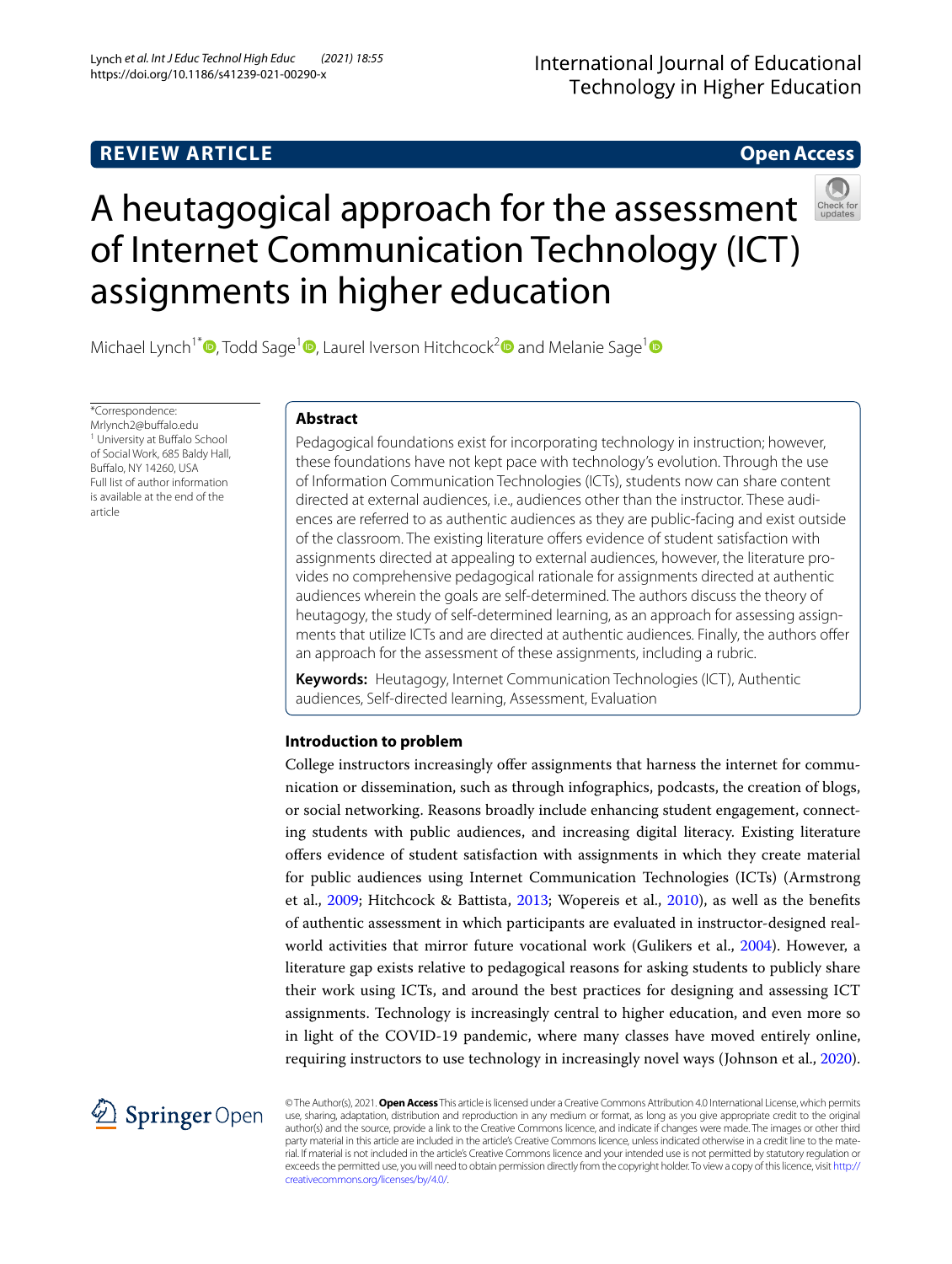Theoretical lenses such as heutagogy offer an opportunity to consider the implications of these types of assignments in light of learning outcomes and assessment. Briefy, heutagogy is an instructional approach focused on learner self-determination.

One hesitation when using ICTs in the classroom is about how to assess and assign a grade to this kind of work, especially when students are designing content for a specifc audience besides the teacher. We attempt to answer this dilemma by presenting a pedagogical guide for educators seeking to incorporate ICTs in higher education curricula using a heutagogical lens. First, we describe the importance of ICTs in the 21st Century classroom, particularly in light of the impact of the COVID-19 pandemic. Next, we describe heutagogy, which provides instructors in higher education with a rationale for utilizing ICTs for assignments that support student engagement with authentic audiences. Finally, we present an assessment approach for public-facing ICT assignments. Tis discussion flls a gap in knowledge and practice related to how college educators assess ICT assignments in higher education (Sosa & Manzuoli, [2019\)](#page-15-3).

## **ICTs in the 21st century classroom**

Broadly defned, ICTs are technologies that allow for information sharing and communication with others over the internet (Sosa & Manzuoli, [2019\)](#page-15-3). Rather than just ofering a new tool, ICTs structurally change the way that information is accessed, difused, and adopted (Reid, [2002](#page-15-4)). Learners are increasingly infuenced by ICTs outside the classroom, and are often already self-directed in the ways that they navigate these tools to learn about issues of interest to them (Sutherland, [2004](#page-15-5)). Just as with prior innovations that shift knowledge dissemination, such as the printing press and telephone, ICTs have brought forth conficting positions about whether these tools are helpful in the classroom (Reid, [2002](#page-15-4)). Some of these concerns stem from the role of the teacher when these technologies are used (Reid, [2002;](#page-15-4) Sutherland, [2004](#page-15-5)), which this paper helps to address.

Examples of ICTs in the classroom include the use of social networking sites (i.e. Twitter and Instagram) and websites that can host digital content as well as audio and video recording software for creating digital content. In higher education, ICTs are often used to enable learners to develop products designed for public consumption, like podcasts, websites, blogs, or social media comments in spaces like Twitter, or bookmark material for sharing in places like Pinterest. ICTs can be integrated into assignments as an add-on such as asking students to post comments about a research paper on Twitter, or they can be Learner-Generated Digital Media (LGDM) assignments which require the student to conceptualize and create digital media content for an assignment such as a podcast, infographic or video (Reyna et al., [2017\)](#page-15-6).

The latter, LDGM assignments allow students to create products for an authentic, public audience, rather than the artifcial instructor-only audience. Authentic audiences are interested in the subject matter produced by the student, and authentic audiences are shown to enhance student engagement and performance (Herrington et al., [2014](#page-14-1); Newmann, [1995](#page-15-7); Newmann et al., [1996](#page-15-8)). Using ICTs with authentic audiences encourages students to consider their professional voice while promoting technological profciency. It ofers opportunities for creative thinking beyond typical specifc assignment structures often used in classroom papers. Considerations related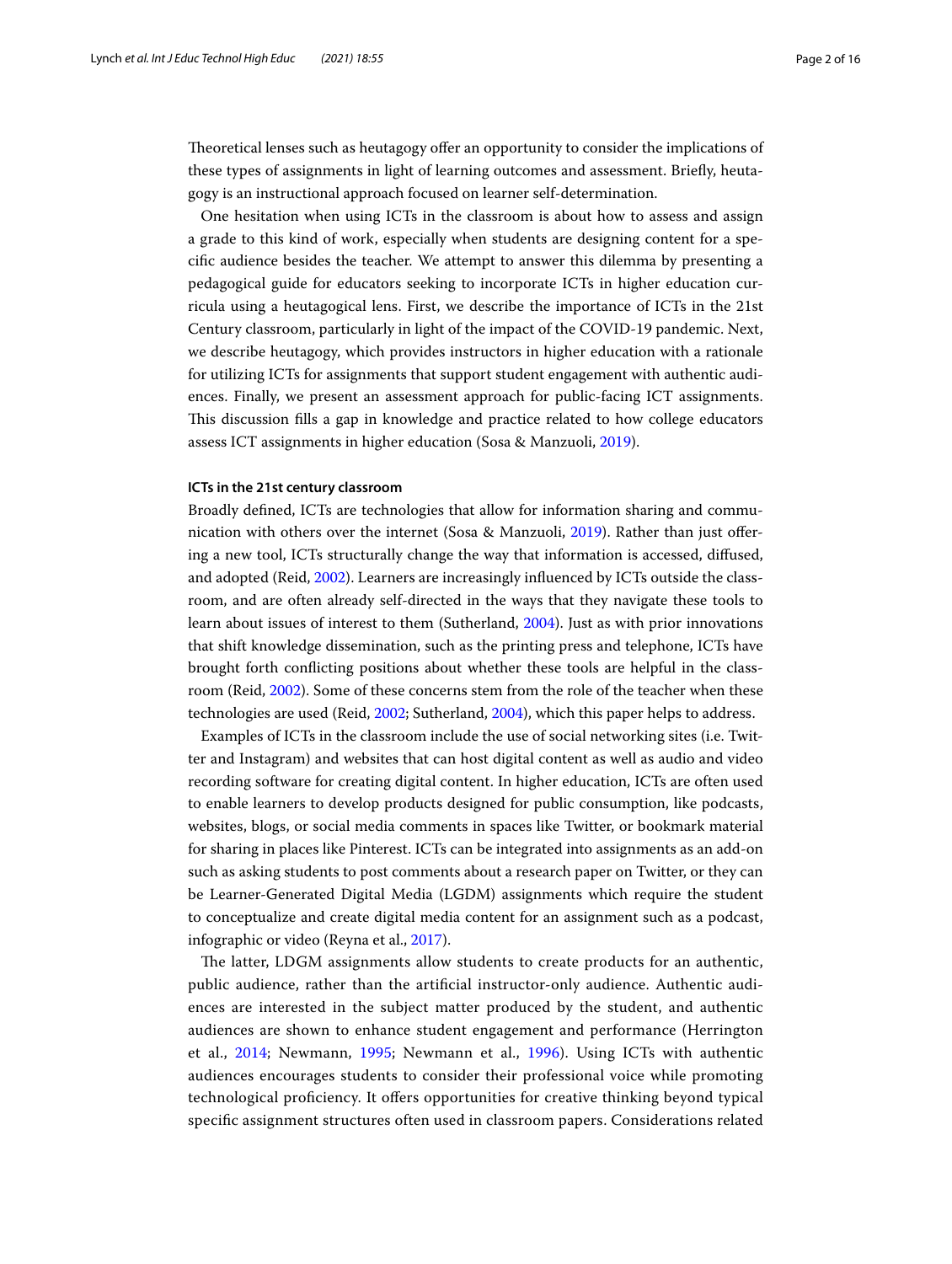to the professional and ethical public presentation of self are essential for public servants, such as teachers, social workers, and health professionals; these assignments ofer hands-on refective practice.

Prior research on authentic audiences focuses on how this approach meets the goals of student-centered or community-based learning (Newmann et al., [1996\)](#page-15-8). ICTs ofer additional opportunities to reach very particular audiences. For example, students can create content directed at specifc professional or regional groups or hard-to-reach populations by utilizing social media groups or hashtags. The flexibility offered to students makes assessment difficult because the student may have more content and context expertise about the target population than the instructor, and the products may vary widely based on the project (Cochrane & Antonczak, [2013](#page-14-2)). Additionally, technical rubrics, such as those that assess citation style or the inclusion of specifc content, are not easily transferable to the range of ICT assignments that can be used in the classroom.

Not only do ICTs facilitate sharing with authentic audiences, but they also allow for direct communication and collaboration between students and their audiences through digital tools such as private messaging and commenting features. Thus, students can actively engage with their audience across an assignment's development, rather than passively sharing, which transforms the audience into supporters or mentors (Ito et al., [2013](#page-15-9)). Rather than very clear instructions aforded by typical college assignments, these assignments require critical thinking and the ability to manage ambiguity. These authentic connections ofer learners access to diverse and multidisciplinary ways of thinking and feedback, collaboration, self-refection, along with meaningful associations and networking with professionals or other types of interested community beyond the typical classroom, which often focuses more on direct knowledge transfer.

The importance of ICTs is more apparent given the changing landscape of higher education, which faces contemporary pressures related to the COVID-19 pandemic and social justice movements, where content does not yet exist in textbooks. Students are very exposed to public dialogues, especially via ICTs. Higher education institutions beneft signifcantly from the expanded use of ICTs technology in the classroom, including discussing current events. Scholars note both strengths and weaknesses of this move; for instance, Grosseck [\(2009](#page-14-3)) notes they allow increased access to, the creation of, and sharing of information, and cost savings to the University, but also pose challenges related to the technology (e.g., privacy settings) and the requirement for high-speed internet.

ICTs are not new to higher education. Venkatesh et al. ([2013\)](#page-15-10) point out that North America and European countries had already reached a "tipping point" (p. 6); the use of ICTs is going beyond individual instructors to having support at the institutional level. Venkatesh et al. [\(2013](#page-15-10)) continue that "…we are also witnessing a growing trend to incorporate increasingly sophisticated ICT tools in education. These may be signs of future indispensability …" (p. 8). As seen in our own use of ICTs in the classroom (distance or traditional), ICTs have been and will continue to be increasingly important to teaching in the professional disciplines. Additionally, research by Simándi ([2018\)](#page-15-11) has shown the use of ICTs technologies in adult education facilitates life-long learning, which "… builds on self-defned and self-regulating learning; the facilitator is present in the creation of the learning environment and supports the learning process as well" (p. 69). Tis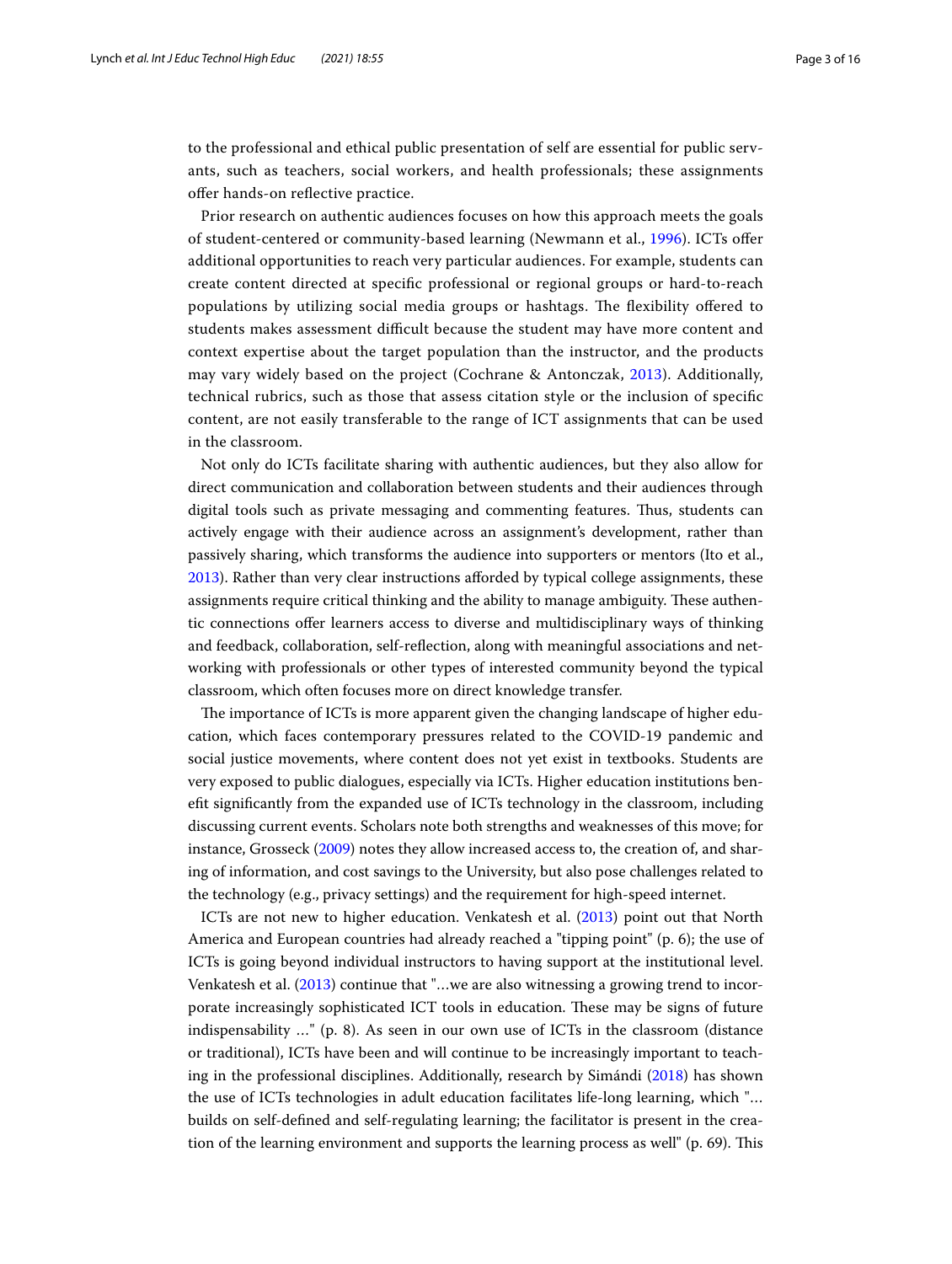development of life-long learning is a crucial component to professional disciplines, given that graduates require continuous knowledge updates throughout a career.

## **COVID‑19 and social change movements of 2020: a mandate for innovation**

The current coronavirus pandemic (COVID-19) has shifted secondary education to a predominantly online model. This shift is forecasted to impact secondary education for up to the next five-years (Dennis, [2020](#page-14-4)). Thus, educators must develop assessment tools that accurately evaluate learners' competency within digital spaces (Eltayar et al., [2020](#page-14-5)). Because online learning can increase a sense of isolation (Carolan et al., [2020](#page-14-6)), instructors need to create opportunities for students to build community and to grow their interpersonal communication skills when using technology. Peer-engagement in a virtual community of practice can mitigate learners' feelings of isolation associated with online learning (Carolan et al., [2020](#page-14-6)).

Beyond its impacts on secondary education, the COVID-19 pandemic has changed our collective daily lives. The pandemic has accelerated trends where people increasingly rely on technology to replace place-based activities, such as meeting with peers, running errands, and other daily living activities (Budd et al., [2020\)](#page-14-7). COVID-19 has forced institutions and individuals to rely on new ways of communicating and connecting, often by harnessing ICTs platforms (Garfin, [2020\)](#page-14-8).

Further, in the context of COVID-19, massive social unrest associated with ongoing police brutality and the Black Lives Matter movement has underscored the utility of ICTs social media platforms (Wilkins et al., [2019\)](#page-15-12). Individuals and groups have used social media to quickly and easily organize, mobilize, and learn about world events, including protests and demonstrations. Technology and social media are now ubiquitous aspects of daily news in human life; educators must equip students with the skills to use technology and how it can be harnessed constructively for their personal and professional use.

Because instructors in higher education are now rethinking their content-delivery methods, activities and assignments need to ft in a world where pandemics might become part of a recurring landscape. Bao [\(2020](#page-14-9)) identifed fve high-impact principles for online education at the start of the COVID-19 pandemic in China, one of which was the creation of "high-quality participation to improve the breadth and depth of student's learning" (p. 1). Instructors can harness the dynamic and social aspects of ICTs to create high-impact activities and rigorous assignments to address a wide range of learning outcomes. Gurukkal ([2020](#page-14-10)) states that COVID-19 will create a new "radical systemic transformation" (p.92) in higher education and that this transformation will have online teaching and evaluation at the forefront of educational delivery that makes-competency evaluation equal to other methods of assessment.

#### **Heutagogy**

The study of adult learning has transformed over the years (Blaschke & Hase, [2019](#page-14-11)). Knowles' [\(1973](#page-15-13)) theory of adult learning, referred to as andragogy, focuses on unique characteristics of adult learners including changes in self-concept, orientation, and readiness to learn from experience. Pedagogical learning is teacher-centric, and although andragogy focuses on the needs of the adult learner, it is still teacher-directed (Blaschke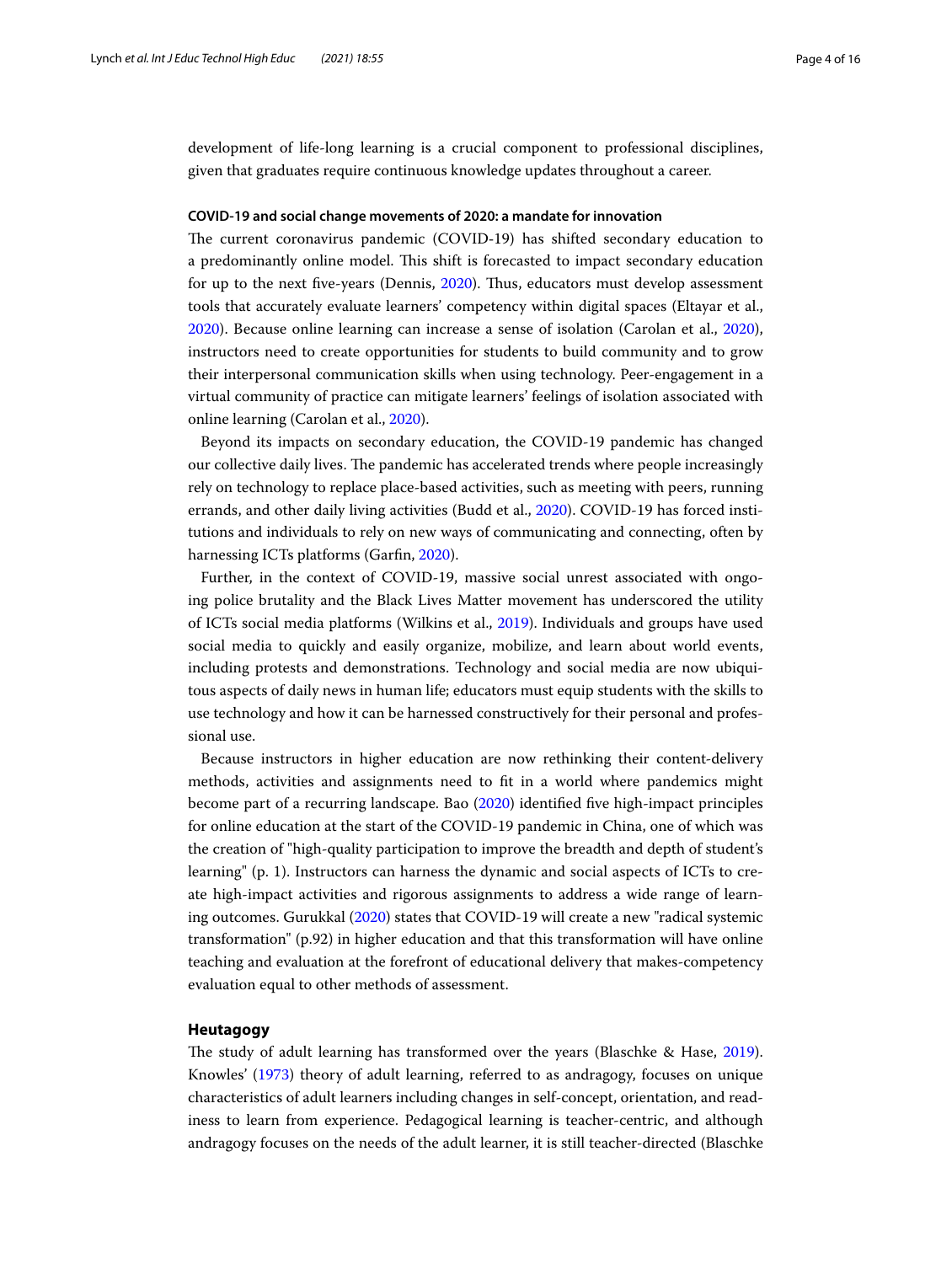& Hase, [2019\)](#page-14-11). Heutagogy is defned as "a form of self-determined learning…" (Blaschke, [2012](#page-14-12)), which focuses on developing students' "capability and capacity to learn" (Blaschke, [2012](#page-14-12), p 2). Self-determined learning focuses on the process of learning (heutagogy) while self-directed learning focuses more on content (andragogy) (Blaschke & Hase, [2019](#page-14-11)). In summary, pedagogy, where the instructor is in control, can be viewed as one end of a continuum, with andragogy, where control is shared, in the middle of the continuum, and heutagogy can be viewed as the learner-determined end of the continuum (Blaschke & Hase, [2019](#page-14-11)). The heutagogical approach is the best fit with the learner-centered, unstructured student interaction that occurs when using ICTs, and ofers practical boundaries to help educators think about how to apply these types of assignments in the classroom.

Prior research has explored the ways that emerging theories inform the use of ICTs from a heutagogical standpoint in the classroom. Blaschke and Hase [\(2019\)](#page-14-11) identify these theories as complexity, connectivism, and rhizomatic (organic non-linear) theories, as students refect on and construct their own knowledge through navigating nonlinear tasks while connected and getting feedback with those outside their traditional classroom environments. Cochrane and Antonczak ([2013](#page-14-2)) add humanism as a grounding theory when using this approach.

Although these are promising outcomes, ICTs may be perceived as a threat to traditional teacher-led knowledge transfer, and take new learning for teachers to reach the desired outcomes (Sutherland, [2004\)](#page-15-5), including about how to prepare students for these types of assignments and provide an appropriate assessment.

It centers "-learner agency, self-efficacy, and capability, reflection and metacognition, and non-linear learning" (Blaschke & Hase, [2019](#page-14-11), p. 1), and therefore its application lends well to college classrooms where critical thinking for lifelong learning is a highlyvalued learner outcome. Further, heutagogy encourages competency and capability development. Competency refers to a learner's ability to gain knowledge and skills, their confdence in their ability to solve problems, and how they apply acquired knowledge and skills in new and unfamiliar contexts (Blaschke, [2012](#page-14-12)). Competency-based education, with its focus on assessing students' abilities to demonstrate predetermined knowledge, skills, and values, is common and often mandated in professional programs such as medicine, law, and social work (Frank et al., [2010;](#page-14-13) Morcke et al., [2013](#page-15-14)). While educators in professional programs may not always have fexibility in what is taught or how it is taught, a mindset grounded in heutagogy and the application of heutagogical principles whenever possible, offer students the opportunity to develop self-efficacy, creativity, and communication and collaboration skills (Blaschke, [2012\)](#page-14-12).

For example, in the heutagogical classroom, much of the learning is student-driven rather than traditional instructor-led learning. The student takes a more active role in determining what is to be learned based on their own needs and interests (Glassner & Back, [2020](#page-14-14)), and the instructor acts as a facilitator. Students are able to dictate the learning process, which often results in non-linear learning where students not only reflect on outcomes but also on the learning process itself (Blaschke, [2012](#page-14-12); Narayan et al., [2019\)](#page-15-15). Heutagogy aims to develop lifelong learners, making it an excellent theoretical fit for the fields of applied sciences like nursing, social work, and public health, all disciplines that routinely change with the development of new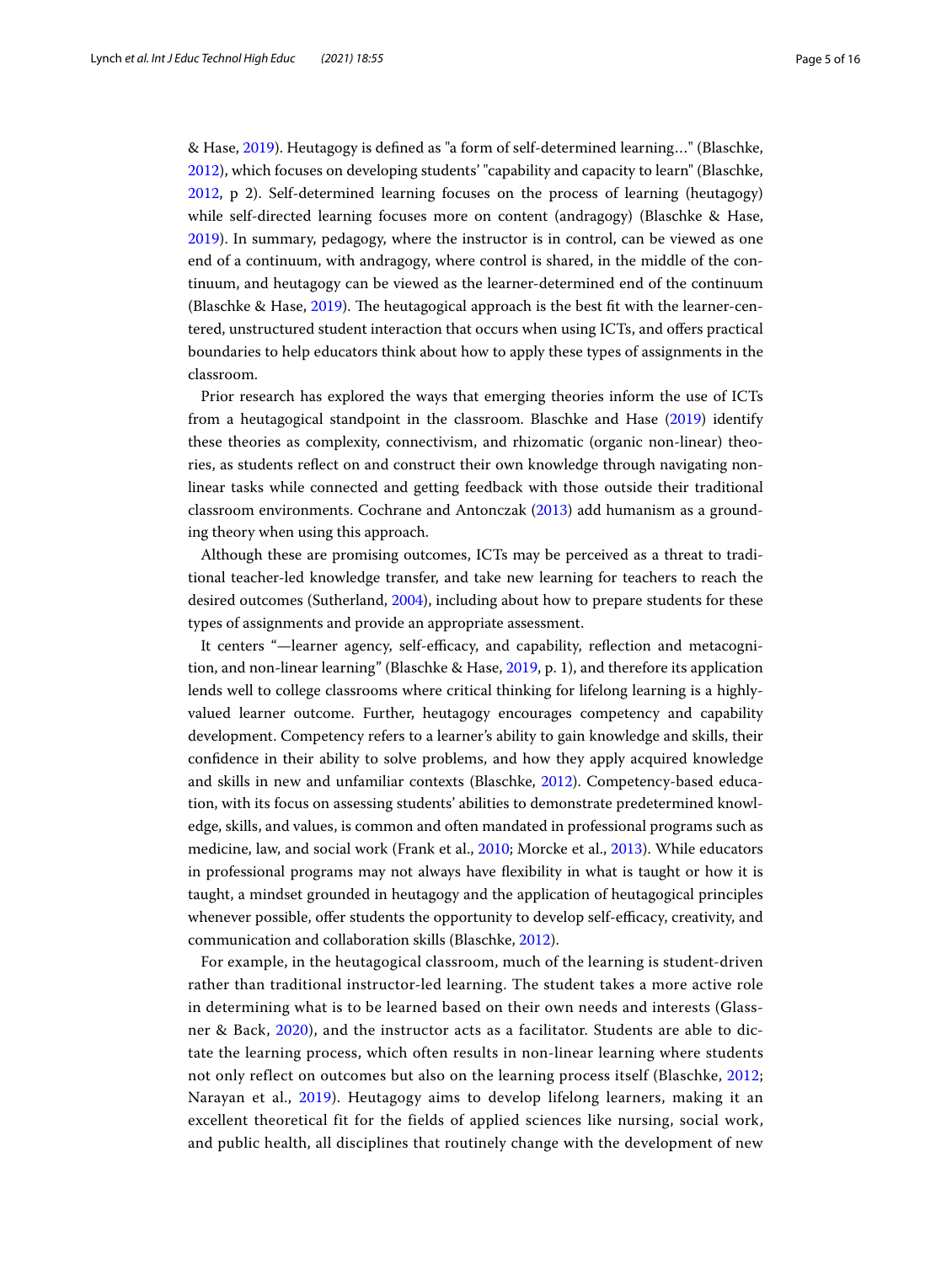knowledge, devices, techniques, and research into best practices (Bhoyrub et al., [2010](#page-14-15)). Specifically, heutagogical approaches foster the development of skills relevant to any professional setting, including communication skills, digital literacy, the ability to work with others to solve complex problems, metacognitive skills associated with a deeper self-understanding for how one learns, and self-confidence to apply skills in various settings (Blaschke, [2012\)](#page-14-12). A heutagogical approach also emphasizes collaborative learning, particularly in which learners belong to communities of practice that exist as part of larger systems (Blaschke, [2012\)](#page-14-12). These communities share new knowledge, experiences, and resources, which enhance all community members' capabilities. This form of ongoing learning requires engagement within and between members to develop knowledge that, over time, transforms learning and practice within larger systems (McDonald & Cater-Steel, [2016\)](#page-15-16). This studentcentered learning allows for meta-cognition that is transferable to other spaces, and when used in social media assignments, has been found to increase student familiarity with new tools and a sense of competency (Blaschke, [2014\)](#page-14-16). Allowing learners to participate in communities of practice while in higher education allows for the development of relationships and social capital within these communities, which will support lifelong learning after formal education (Halsall et al., [2016\)](#page-14-17). These communities of practice become personalized learning environments and must include tools that facilitate the learner's "three basic cognitive processes: reading, reflecting and sharing" (Torres Kompen et al., [2019,](#page-15-17) p. 196).

#### **Heutagogical principles for the use of ICTs assignments**

ICTs assignments are unique in various ways, such as providing students access to larger online communities, encouraging creativity and self-directed learning, and being directed to public-facing audiences rather than solely the instructor. ICTs assignments can be created and evaluated using principles of heutagogy. McAuliffe et al. ([2009](#page-15-18)) proposed the following four principles of heutagogy:

- 1. Understanding how to learn is crucial;
- 2. Educators should focus on the process instead of content;
- 3. Learning encompasses multiple disciplines; and
- 4. Learning should be self-chosen and self-directed.

Through ICTs assignments, students create products that conceivably have value beyond the classroom, which can influence student motivation and focus. By using ICT, students can be self-directed, develop or join communities of practice, and create content for these authentic audiences. Given these assignments' unique nature, viewing them through a traditional pedagogical or an andragogical framework is insufficient. Heutagogy emphasizes student-directed learning, a multidisciplinary point of view, and an examination of the process by which each student learns, which fits with the nature and scope of ICT assignments. Table [1](#page-6-0) offers a visual of heutagogical principles for the use of ICTs assignments, which is described in the following paragraphs.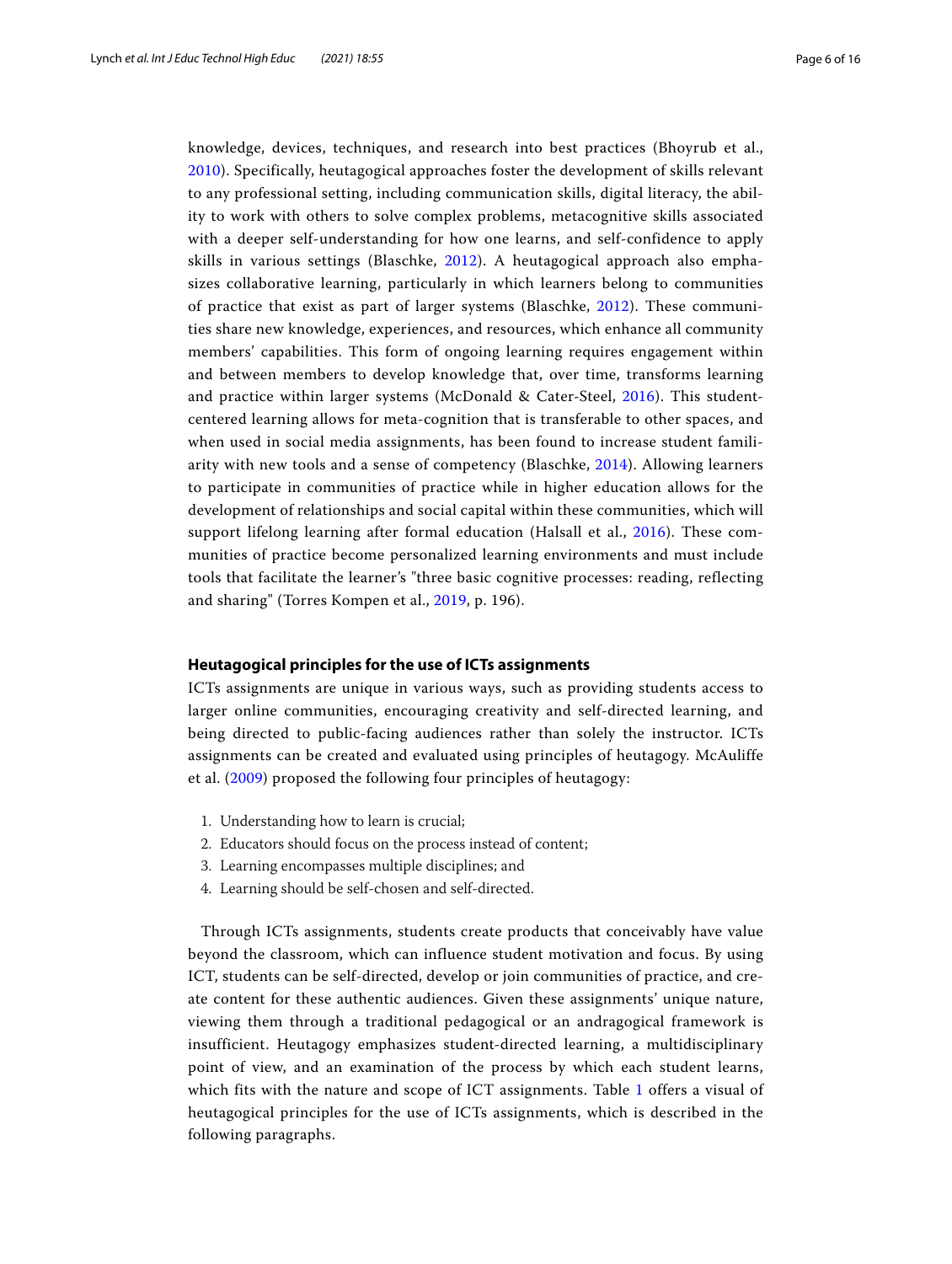| Principles of heutagogy      | ICT applications                                                                                                                                                                         | Authentic audience                                                                                                                                                      | Examples                                                                                                                                                                                                                            |
|------------------------------|------------------------------------------------------------------------------------------------------------------------------------------------------------------------------------------|-------------------------------------------------------------------------------------------------------------------------------------------------------------------------|-------------------------------------------------------------------------------------------------------------------------------------------------------------------------------------------------------------------------------------|
| Knowing how to learn         | Instructors can use reflections to help the student<br>Students can learn how to use ICT tools through<br>online videos, instruction guides, and tutorials.<br>understand their learning | using screenshots to document their process for<br>Students can interact with content developers of<br>tutorials or online help forums to ask questions,<br>instructors | creation videos to learn best practices in creating<br>Students use online tutorials and quides to learn<br>about voice recording software for a podcast<br>Students listen to podcasts and watch podcast<br>assignment<br>podcasts |
|                              | Focus on process rather than content ICT assignments often have multiple components<br>that require students to utilize project manage-<br>ment skills and focus on process              | authentic audience early in the creation of their<br>assignment, allowing for feedback at multiple<br>Students can beta-test and engage with their<br>points            | A student researches prominent thought leaders on<br>a given topic, interviews that thought leader, and<br>then produces a video synthesizing the findings                                                                          |
| earning is multidisciplinary | products designed to appeal to larger audiences,<br>ICT assignments can require students to create<br>including other disciplines                                                        | Students can communicate with a variety of indi-<br>viduals outside of the classroom                                                                                    | on a social networking site and to communities of<br>Students create infographics designed to be shared<br>practice that compromise multiple disciplines                                                                            |
| earning is self-directed     | chosen technology to produce content creatively<br>ICT assignments can allow students to use self-                                                                                       | ICTs facilitate communication with individuals 24/7<br>and across geographical boundaries                                                                               | For a final presentation, students are able to choose<br>the format with the following choices: E-poster,<br>podcast, infographic, or video                                                                                         |

<span id="page-6-0"></span>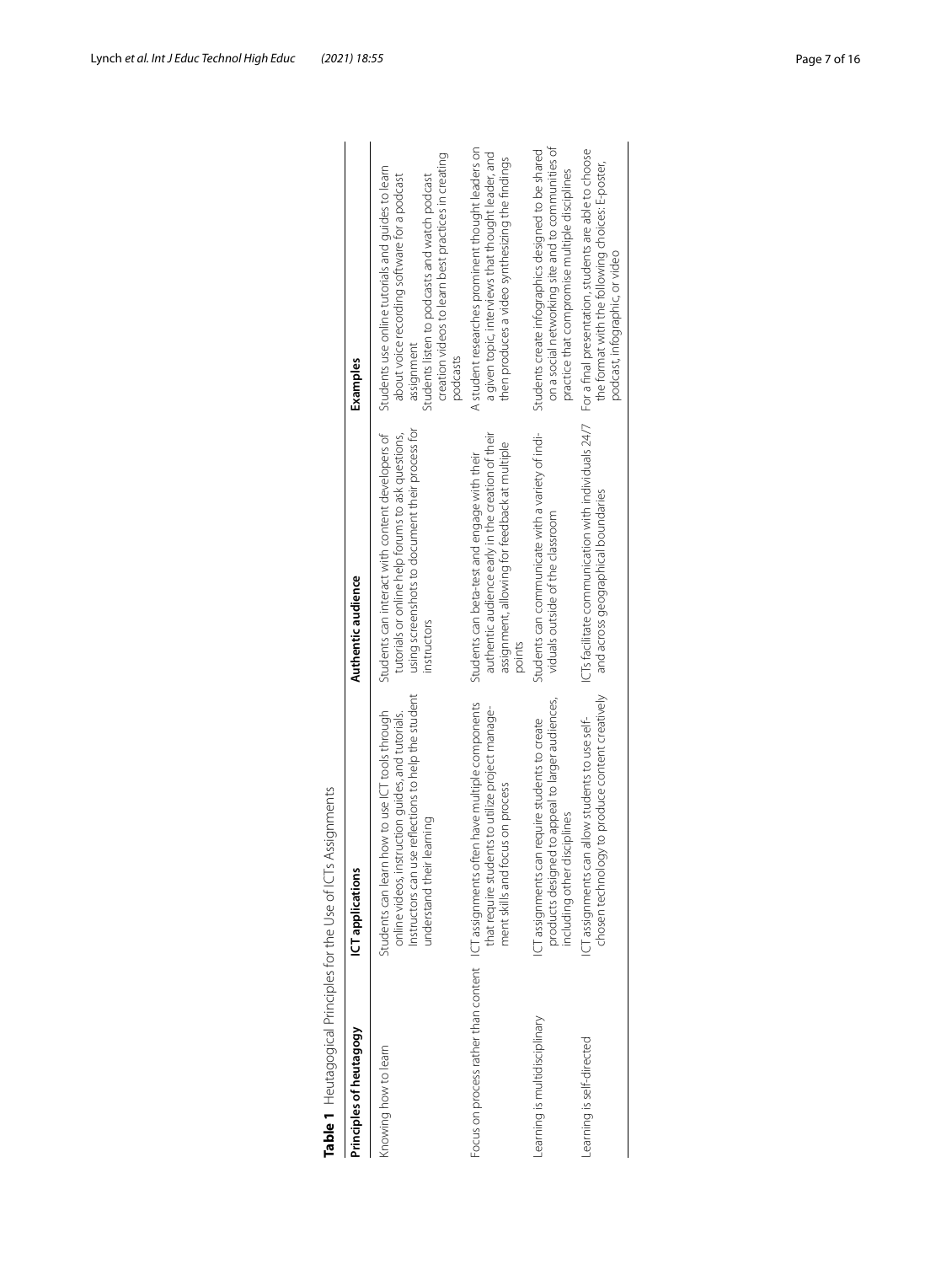#### **Knowledge of the learning process**

ICT assignments often require students to use a new digital and social technology to create some product or digital content; this enables them to learn at multiple levels. The students learn how to use the new technology, display or integrate their content ideas using the technology, and align them with their professional practice standards or learning objectives. For instance, when creating a podcast for an assignment, students must frst learn the elements of a quality podcast, how to record and edit an audio fle, and develop interview questions or outline a storyboard. They also consider how the content aligns with publicly representing themselves in relation to the course topic. This form of assignment ofers a self-refection opportunity about the process of learning, including an understanding of the audience, technology, sources of information that inform the work, and considerations for sharing it.

#### **Focus on process instead of content**

ICT assignments often have multiple steps that lead to the creation of a piece of digital content. For example, Hitchcock et al., [\(2021\)](#page-15-19) created an assignment where students interview local leaders and create a podcast. In this assignment, students need to learn how to use podcasting technology, search for local community leaders, learn how to write appropriate interview questions that match their disciplinary values and ethics, conduct an interview, edit the audio into a podcast and then refect on the learning experience. By asking students to refect on the assignment, instructors can motivate students to focus on their learning process and the skill development associated with the assignment's diferent parts.

#### **Multidisciplinary learning**

ICT technology has made the world much more interconnected, allowing students to connect via social networking sites with experts or global colleagues within and outside of their discipline through digital tools that support communities of practice (Davis, [2015](#page-14-18)). Further, by requiring students to learn or become profcient in various forms of ICTs, they must think about their potential audiences' disciplinary perspectives while refecting on their professional jargon, who they want to reach, and that person's experiences; Twitter, in particular, requires direct, clear, and concise communication (Davis, [2015](#page-14-18)). When students produce content designed for authentic audiences, they can create content that can appeal to a multidisciplinary audience.

## **Self‑directed learning**

Knowles [\(1975\)](#page-15-20) describes self-directed learning as "a process in which individuals take the initiative, with or without the help of others, in diagnosing their learning needs, formulating learnings goals, identifying human and material resources for learning, choosing and implementing appropriate learning strategies, and evaluating learning outcomes" (p. 18). ICT assignments can be structured in ways that promote self-directed learning, both in terms of content and process (Candy, [2004\)](#page-14-19). Instructors can create assignments that allow students to choose the type of technology they use and their content. For example, an assignment focused on data collection and analysis could ask students to use any online platform to conduct a survey of their choosing and then analyze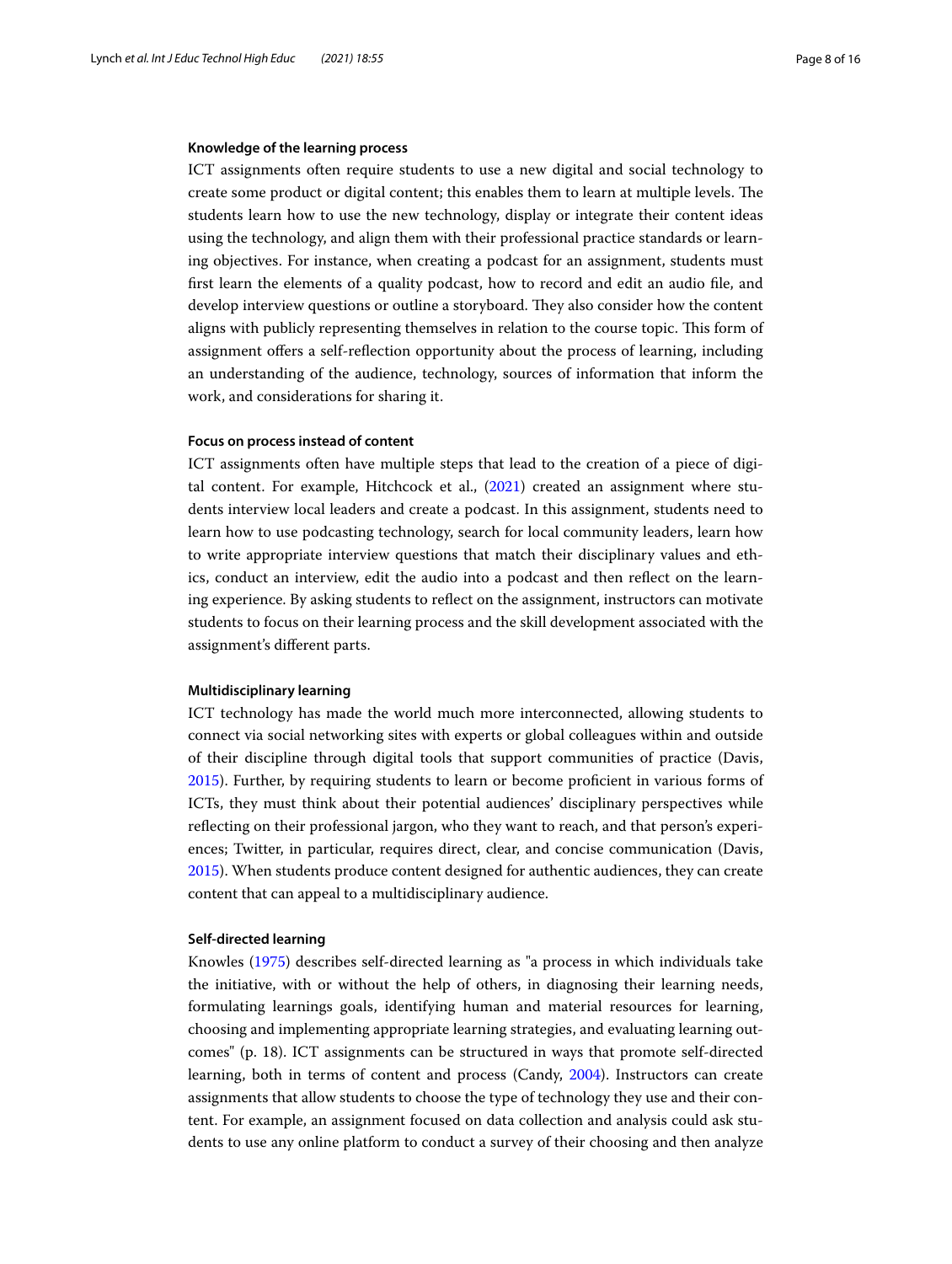the results. In terms of content, students can approach their content development in a number of ways, perhaps choosing to produce their fndings in a video, podcast, infographic, or traditional paper. Further, by understanding the principle of self-directed learning, educators can support students in professional education programs to develop and practice life-long learning skills by helping learners to identify specifc topics, social problems, or populations in need of care that arouse their interest and curiosity (i.e. HIV/AIDS, domestic violence or working with children in foster care).

#### **Evaluation of ICTs assignments using a heutagogical approach**

Educators in the professional disciplines must address ever-changing practice environments without the foresight of knowing what future needs may arise within a given professional feld of practice. Competency-based education, with its focus on assessing students' abilities to demonstrate predetermined knowledge, skills, and values, is common and often mandated in professional programs such as medicine, law, and social work (Frank et al., [2010;](#page-14-13) Morcke et al., [2013;](#page-15-14) Robbins, [2014](#page-15-21)). Historically, practice-based learning was used to prepare students for learning how to work within their profession. Still, it did little to prepare learners to adapt to systematic changes and the progression of theory and evidence-based practices. The traditional teaching model of subject expert and learner can only prepare learners for the currently-known dynamics within a profession (Bhoyrub et al., [2010](#page-14-15)). As previously noted, by integrating ICTs assignments from a heutagogical perspective, educators in professional programs can better prepare students for life-long learning throughout a career.

The value of using authentic audiences, such as proposed in this paper, is that they allow the learner to shift their focus from simply conveying their understanding of the subject matter to focusing on engaging their audience as it relates to their subject matter. This shift requires them to not only know their subject matter but what others in the audience already know and how to enhance their audience's knowledge related to the subject matter, while they might also learn from their authentic audience (Novakovich & Long, [2013](#page-15-22)). This shift increases the learners' engagement with the subject and simultaneously with others within their profession.

A conceptual approach for designing ICT assignments through a heutagogical lens should follow a logical path and allow the learner ownership over the design, content, and identifcation of an authentic audience to connect with and exchange information. The creation of an assessment tool for these assignments should include input from the learners as they conceptualize their ICT assignments' implementation. ICTs provide learners with multiple opportunities to develop new skill sets and develop expertise within their professional communities (Barber et al., [2015\)](#page-14-20). ICT assignments expand the traditional use of problem-based learning commonly used in a conventional social learning framework by connecting the learner with collective knowledge beyond the traditional classroom and in environments where technology and expertise can outpace an instructor's ability to learn and integrate these advances.

#### **Evaluating ICT assignments designed with an heutagogical approach**

The Framework for Authentic Intellectual Work (AIW) offers a starting point to think about how to assess ICT assignments (Newmann et al., [1996](#page-15-8)). Designed for use in K-12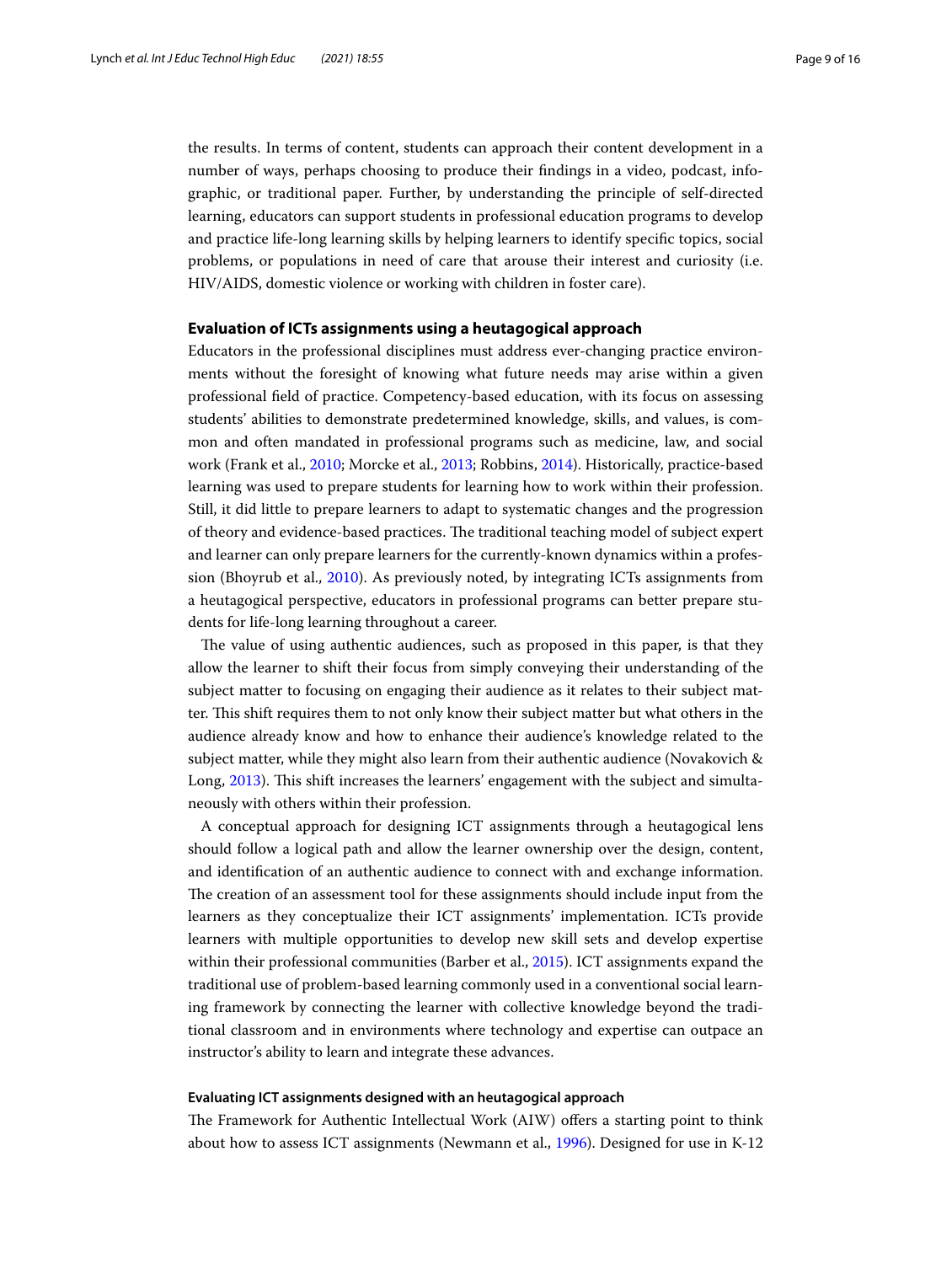education, this framework encourages the use of classroom assignments that model work completed by adults in their everyday work lives as a way to help students engage in genuine and rigorous learning. Multiple research from primary and secondary education in the US has documented the use of the AIW framework with both traditional and ICTs assignments (i.e. written paper vs. student-created videos), and overall, fndings showed that AIW framework allowed educators to assess student learning outcomes across a variety of topics and disciplines (Newmann et al., [1996,](#page-15-8) [2001;](#page-15-23) Swan & Hofer, [2013](#page-15-24)). While not historically used in higher education, the framework supports the process of inquiry-based learning as well as creating works for public audiences, both common teaching strategies in higher education (Spires & Hervey, [2011\)](#page-15-25). AIW includes three primary criteria for assessing an assignment. When all three criteria are met in an assignment's design, then the more authentic the student's work.

The first criterion of the AIW framework is the Construction of Knowledge, which could be compared to the lower-order thinking skills such as remembering and understanding key concepts (Anderson & Krathwohl, [2001\)](#page-15-0). To meet this item, an assignment would require students to identify, interpret, and organize prior knowledge and new learning around a topic. For example, an instructor might ask students to create a podcast about how a social problem impacts their community (e.g., homelessness, food insecurity, etc.). To evaluate a student's podcast for knowledge construction, an instructor might look for how the student showed their understanding of the social problem (i.e., give facts about the problem using quality evidence) and how well they analyzed this social problem in their community (i.e., constructing arguments, considering alternative points of view and/or describing patterns). Additionally, students may need to learn technology skills with multimedia-based assignments such as recording and editing audio for a podcast, which aligns with the heutagogical principle of Knowledge of the Learning Process (see Table [1](#page-6-0) for examples).

The second criterion is Disciplined Inquiry, which has two parts. First, it requires students to apply their knowledge of facts, theories, and skills to understand a problem or issue deeply. Here, students engage with some of Bloom's higher-order thinking skills to analyze and evaluate a problem or topic (Anderson & Krathwohl, [2001\)](#page-15-0). In our podcast assignment example, an instructor would still be focused on how well a student integrates conficting information about the causes of the social problem or draws logical conclusions from the facts in their podcast. Second is what Newman et al. [\(1995;](#page-15-7) [1996](#page-15-8)) referred to as elaborated communication or demonstration, whereby students express their fndings through complex forms of communication such as writing or an oral presentation. Viewed from Bloom's Taxonomy, the instructor assesses how well a student created a multimedia-based assignment, such as how well the student expressed their ideas through such outcomes as writing, dialogues, or visual representations. From a heutagogical perspective, students are focused on the process of creating the assignment rather than the content itself (see Table [1](#page-6-0) for examples). Considering the same podcast assignment, producing a high-quality podcast about a complex topic that includes show notes would demonstrate both elaborate written and oral communications.

The final criterion is Value beyond School, which reflects both a product that resembles real-life work and student perception that the work is meaningful. Value can be found in assignments that address a current problem of significance,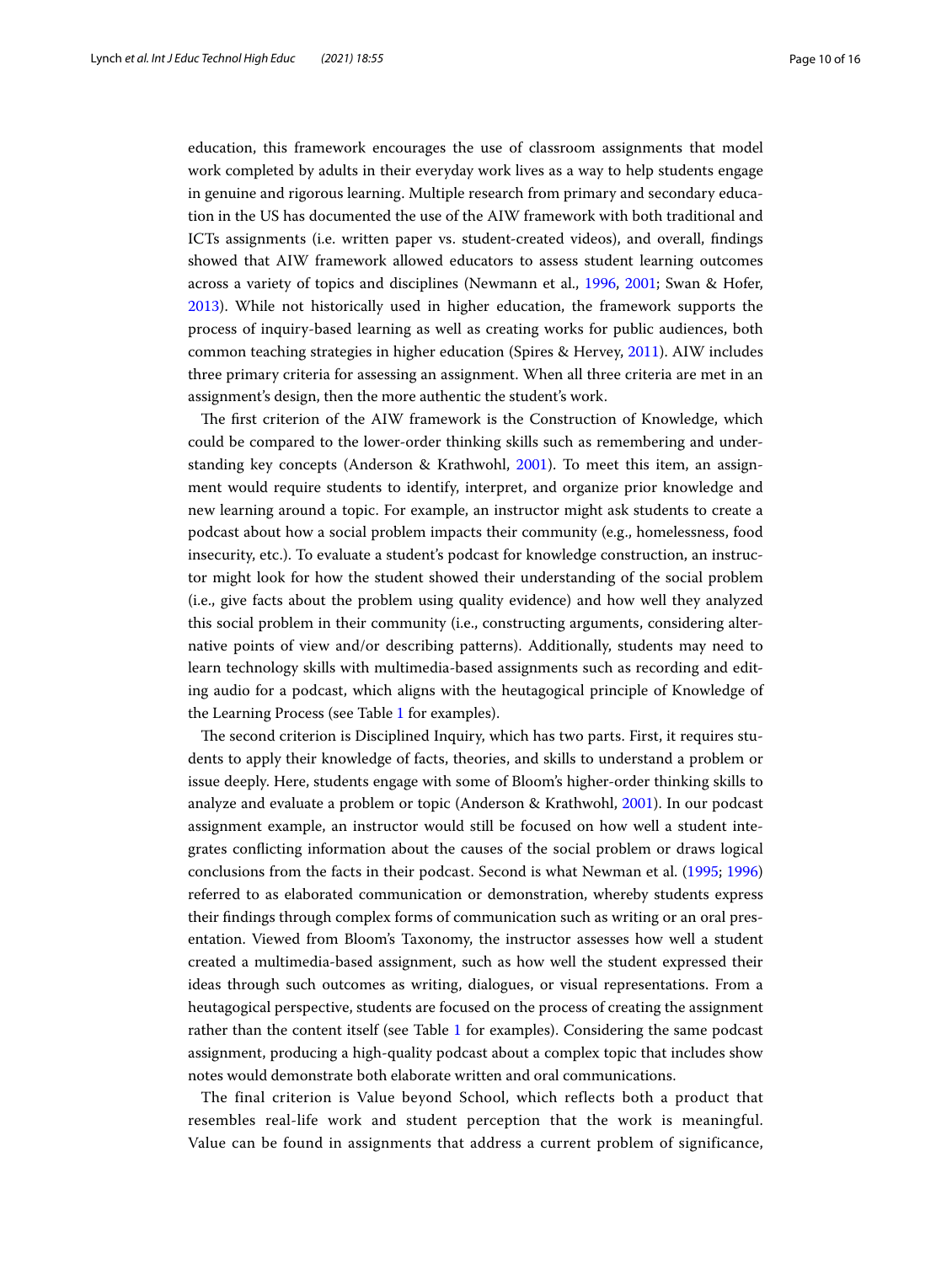incorporate students' lived experiences, and/or require students to share their work outside of the classroom. This also reflects the heutagogical principle that learning is multidisciplinary, moving beyond the classroom and curriculum (see Table [1](#page-6-0) for examples). The previously discussed podcast assignment meets these criteria because it can be shared with individuals and groups outside of the classroom. Newmann et al. ([2001](#page-15-23)) note that it is challenging to evaluate student performance if their work has value outside of the classroom because students nor educators have control over the potential audience, so this criterion only needs to be met in the assignment's design. However, social media analytics offer the potential to help students to assess the value of their work outside of the classroom. Analytics include metrics like the number of downloads of a file, the number of clicks on a hyperlink, or how many times a digital post or artifact has been re-shared within a social media platform (i.e., the number of retweets on Twitter). Additionally, an instructor can assess student satisfaction with the assignment as a tool that contributed to meaningful learning or request a reflection on how they engaged their public audience.

## **Practical rubric for heutagogy‑based assessment**

Table [2.](#page-11-0) offers a sample rubric for a podcast assignment using the three AIW criteria, paired with specific assignment criteria and performance benchmarks adapted from the VALUES Rubrics created by the Association of American Colleges and Universities (AACU, [2010\)](#page-14-21). The VALUES Rubrics are designed to be adjusted by instructors with terminology that best fits disciplines and courses. Besides being used by instructors to assess the product's quality, this rubric offers the opportunity for self and peer assessment by using benchmarks as a checklist for completed tasks.

As can be seen, the rubric offers a heutagogical approach to assessment for instructors who want to gauge student learning with public-facing assignments. First, there are multiple assessment criteria in the rubric, from learning more about a social problem to integrating best practices for podcasting, encouraging students to focus on the process of creating a podcast from content to technical aspects. Second, because a podcast is designed for an audience outside the classroom, students need to consider that listeners will be diverse and incorporate multiple perspectives into their final product. Finally, the rubric is flexible enough to accommodate other forms of digital technology such as a video, should an instructor want to allow more technology options such as a video about a social problem or a vlog (a blog post that is shared as a video) (Tetloff et al., [2014\)](#page-15-26). Blaschke ([2014\)](#page-14-16) offers additional considerations for a social media assignment based in self-determined learning, such as adjusting the assignment to the level of the student, incorporating self-reflection, and negotiating the assessment process. Student participants in Blaschke's ([2014](#page-14-16)) study informed other suggestions based on their perspectives, including providing guidance and support for new social media use, being prepared for those opposed to social media, making expectations clear, preparing how to track student activity, and assuring work is clearly aligned with learning objectives and the students' future work.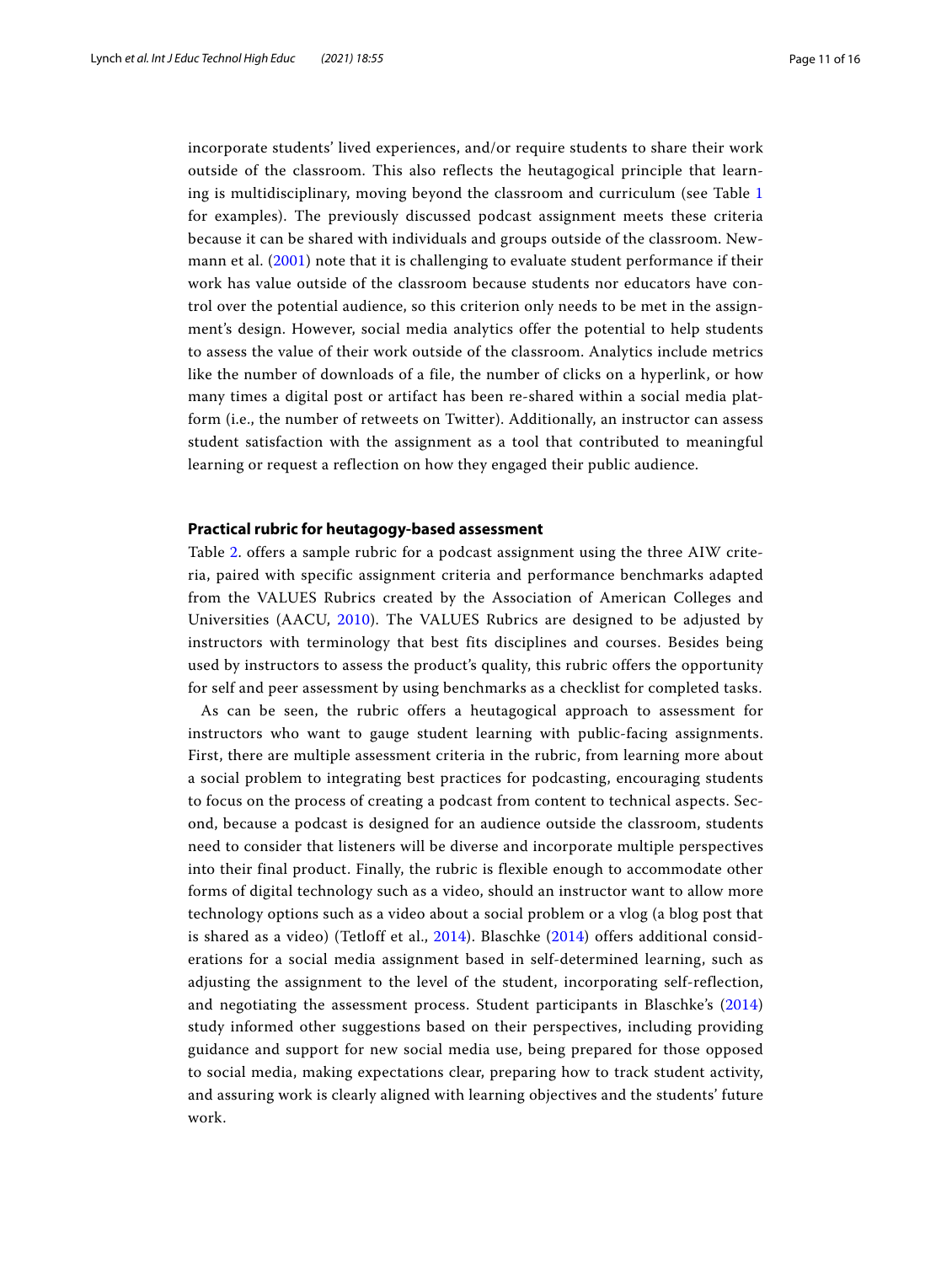| Table 2 Sample rubric for a podcast assignment using AIW criteria                                                     |                                                                                                                                                                                                                                               |                                                                                                                                                                                                                                                                                                                                                                                                                                                                                                                                                                                                                                                                                                         |
|-----------------------------------------------------------------------------------------------------------------------|-----------------------------------------------------------------------------------------------------------------------------------------------------------------------------------------------------------------------------------------------|---------------------------------------------------------------------------------------------------------------------------------------------------------------------------------------------------------------------------------------------------------------------------------------------------------------------------------------------------------------------------------------------------------------------------------------------------------------------------------------------------------------------------------------------------------------------------------------------------------------------------------------------------------------------------------------------------------|
| AIW criterion                                                                                                         | Sample criteria                                                                                                                                                                                                                               | Sample performance benchmarks                                                                                                                                                                                                                                                                                                                                                                                                                                                                                                                                                                                                                                                                           |
| (Heutagogical Principle—Knowing how to learn)<br>Construction of Knowledge—Social Problem                             | Student demonstrated understanding of the social problem and<br>how well they analyzed this problem in relation to their com-<br>munity (i.e., constructing arguments, considering alternative<br>points of view, and/or describing patterns) | Clearly defines and comprehensively explains the social problem<br>Includes all relevant information necessary for full understanding<br>Used credible information that is up to date (i.e., give facts about<br>Provides appropriate attribution of information sources through<br>Conclusions are logical and reflect a synthesis of facts, context,<br>Incorporates multiple points of view into the podcast, such as<br>in the context of the discipline or class-related material<br>Evaluates the context of the social problem<br>expert knowledge and lived experience<br>the problem using quality evidence)<br>by the target audience<br>and points of view<br>show notes                     |
| Construction of Knowledge—Digital Literacy for Podcasting<br>(Heutagogical Principle—Knowing how to learn)            | Student demonstrated technology skills with multimedia-based<br>assignments, such as how to record and edit audio for a<br>podcast                                                                                                            | Length of podcast meets assignment requirements and keeps the<br>Volume of voice, music, and effects enhance the presentation<br>Sound quality includes no background noise and distractions.<br>Editing is used to improve quality, such as deleting "umms" or<br>The podcast contains no audio or content distractions<br>listener interested and engaged (editing quality)<br>Sound effects enhance the podcast<br>long pauses                                                                                                                                                                                                                                                                       |
| (Heutagogical Principle—Focus on the Process rather than<br>In-Depth Understanding (Disciplinary Inquiry)<br>Content) | The student completed an interview with a content expert,<br>service provider, public official, and/or person with a lived<br>experience, incorporating the profession's ethical values                                                       | Initial questions are thoughtful and draw out information from the<br>Questions are designed with an audience in mind, clear goals, and<br>Questions demonstrate knowledge of the topic and draw upon<br>Highly effective enunciation, and the presenter's speech is clear<br>Questions use a disciplinary lens, linking to the profession, and<br>The interview is thoughtful and well-rehearsed, with smooth<br>offer considerations for professional values and ethics<br>delivery of questions in a conversational style<br>Expression and rhythm engage the listener<br>Follow-up questions promote clarification<br>literature and current events<br>are open-ended<br>and intelligible<br>person |
|                                                                                                                       |                                                                                                                                                                                                                                               |                                                                                                                                                                                                                                                                                                                                                                                                                                                                                                                                                                                                                                                                                                         |

<span id="page-11-0"></span>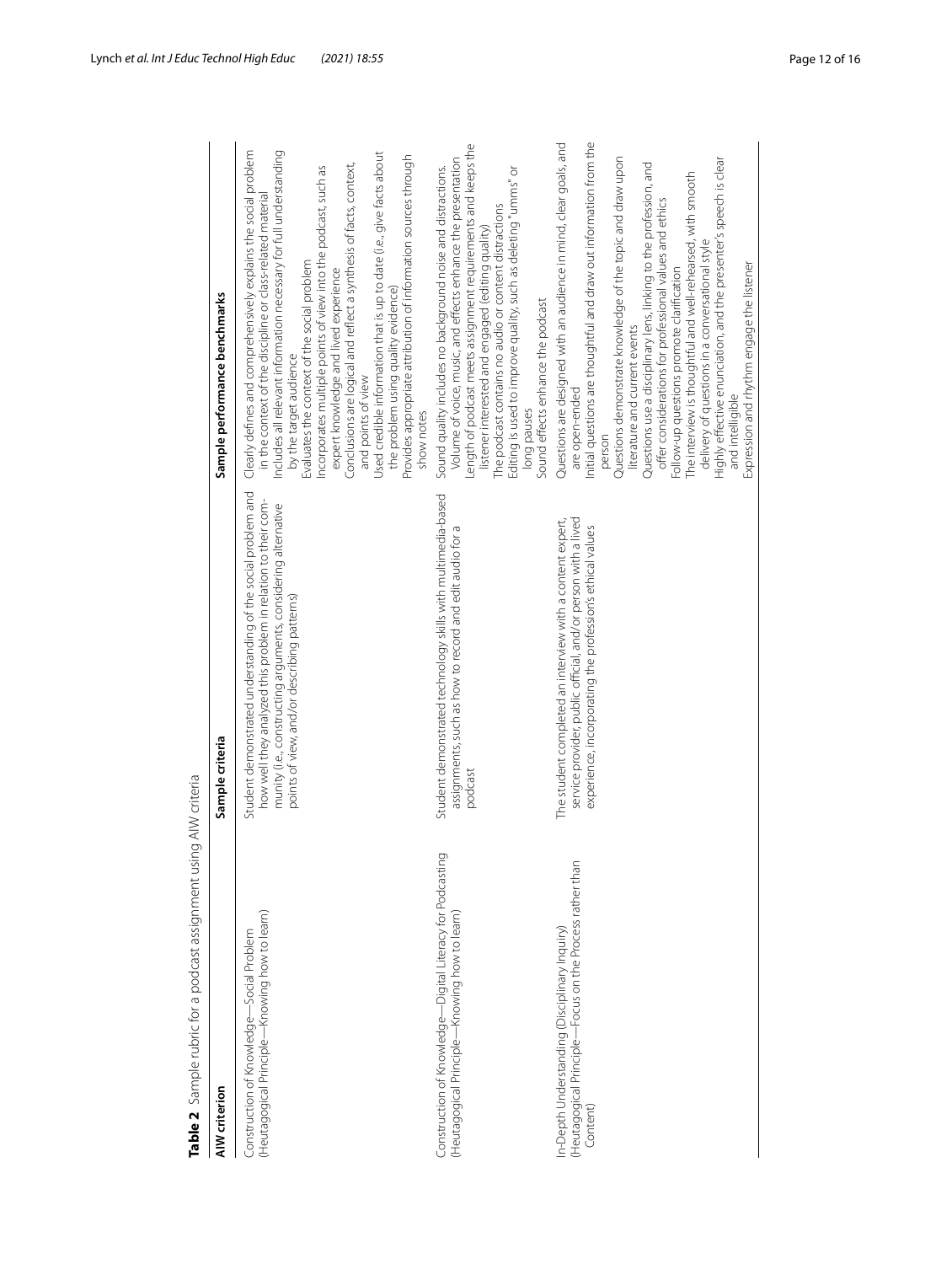| i |  |
|---|--|
|   |  |
|   |  |
|   |  |
|   |  |
|   |  |
|   |  |
|   |  |
|   |  |
|   |  |
|   |  |
|   |  |
|   |  |
|   |  |
|   |  |
|   |  |
|   |  |
| ŗ |  |
|   |  |
|   |  |
| ť |  |
|   |  |
|   |  |
|   |  |
|   |  |
| l |  |
|   |  |
|   |  |

| Table 2  (continued)<br>AIW criterion                                                                                                      | Sample criteria                                                                       |                                                                                                                                                                                                                                                                                                                                                                                                                                                                                                                   |
|--------------------------------------------------------------------------------------------------------------------------------------------|---------------------------------------------------------------------------------------|-------------------------------------------------------------------------------------------------------------------------------------------------------------------------------------------------------------------------------------------------------------------------------------------------------------------------------------------------------------------------------------------------------------------------------------------------------------------------------------------------------------------|
|                                                                                                                                            |                                                                                       | Sample performance benchmarks                                                                                                                                                                                                                                                                                                                                                                                                                                                                                     |
| Elaborated Communication or Demonstration (Disciplinary<br>Heutagogical Principle—Focus on the Process rather than<br>Content)<br>Inquiry) | Student uses best practices to structure the podcast from start<br>to end             | The language, professional jargon, slang, etc., considers the knowl-<br>Identifies speaker, as well as date podcast, was produced and loca-<br>Provides relevant information and establishes a clear purpose that<br>Catchy and clever introduction that considers the interests of the<br>edge and preferences of the anticipated audience<br>Conclusion clearly summarizes key information<br>Keeps focus of podcast on the topic<br>engages the listener immediately<br>tion of the speaker<br>target audience |
| (Heutagogical Principle—Learning is multidisciplinary)<br>Value Beyond School-Podcast Analytics                                            | Analytics show that a public audience is listening and rating the<br>podcast          | -ocation and other demographics of listeners<br>Total time listened to the podcast<br>Number of listening starts<br>Number of downloads                                                                                                                                                                                                                                                                                                                                                                           |
| Heutagogical Principle—Learning is multidisciplinary)<br>Value Beyond School-Subjective Review                                             | Comments or reviews provided by a peer, content expert, or<br>general public listener | Testimonial from general public listener or review from content<br>Number of social shares and recommendations<br>Podcast ratings or reviews<br>expert                                                                                                                                                                                                                                                                                                                                                            |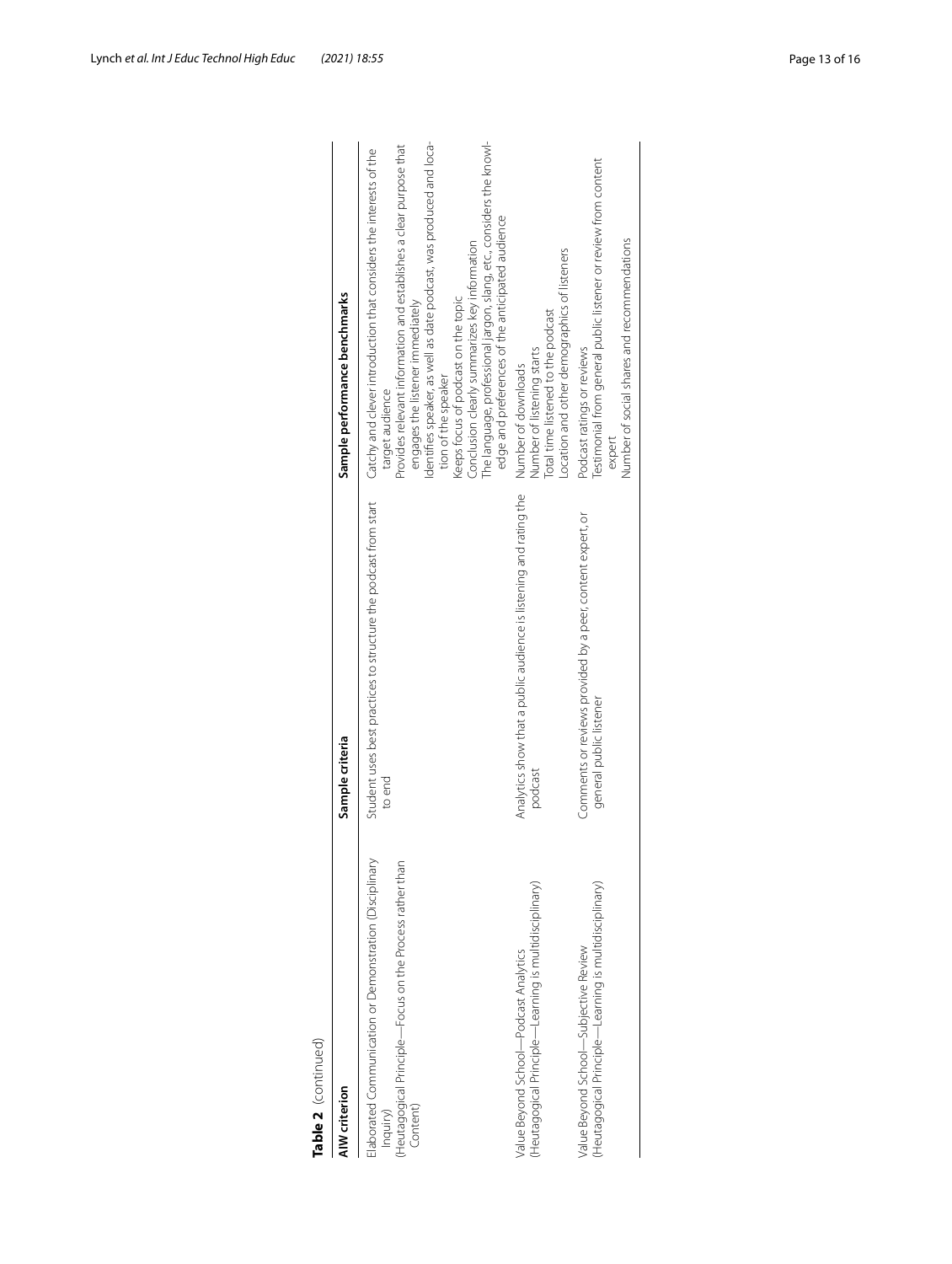## **Implications for the higher education classroom**

The integration of heutagogy with ICTs offers educators several opportunities to better prepare adult learners for future work environments in the twenty-frst century, from learning ICT skills to developing the knowledge and attitudes needed for lifelong learning. For twenty-frst century skills, numerous stakeholders from education and industry have weighed in based on expertise and experience (Battelle for Kids, [2020;](#page-14-22) Blaschke, [2014](#page-14-16); Davidson, [2011](#page-14-23); Trilling & Fadel, [2009\)](#page-15-27). 21st-century skills now require digital literacy skills associated with ICTs assignments as well as career and learning self-reliance, collaboration skills, and creativity (Trilling & Fadel, [2009\)](#page-15-27), all skills supported by the heutagogical design and assessment elements discussed in this paper.

Moreover, the heutagogical approach to learning and assessment helps instructors respond to the question, "why are you using social media in the classroom, and how do you assess it?" Here we clearly articulate why one would use social media, given students' need to engage in self-directed learning and knowledge generation to help prepare them for their future learning and technology-mediated engagement in a digital society. A gap in this work is how one assesses such varied activity; by dismantling the theory of heutagogy and authentic audiences, we land on a fexible but defendable approach that encourages intellectual freedom and autonomy while also holding students accountable for articulating the merits of their work.

Although the approach presented here ofers insight into the ways to assess ICTs in the classroom through the lens of heutagogy, this article does not explore the degree of understanding that instructors or students need to have in ICTs in order to beneft from an ICT-mediated assignment, nor does it investigate technology access issues for students. Therefore, this approach for assessment may be ideally suited for instructors who are already using ICTs in the classroom and have thought through access concerns, but would beneft from structure to help assess and provide feedback to students about their learning. Additionally, this approach suggests fexibility and negotiation of learning outcomes, which likely has a time impact for instructors, an issue not evaluated in this article. Finally, the approach ofered presents recommendations based on a review of the literature, and is not applied. Future research can assess the ways that students and teachers experience this approach, and whether it helps assess the desired learning outcomes.

**Acknowledgements**

Not applicable.

#### **Authors' contributions**

We are the only four authors on this manuscript and we both had active parts in the fnal manuscript. All authors read and approved the fnal manuscript.

#### **Funding**

Not applicable.

#### **Availability of data and materials** Not applicable.

**Declarations**

# **Competing interests**

We do not have any conficts of interest with publishing this manuscript, and we have seen, read, and understood the journal's guidelines on copyright.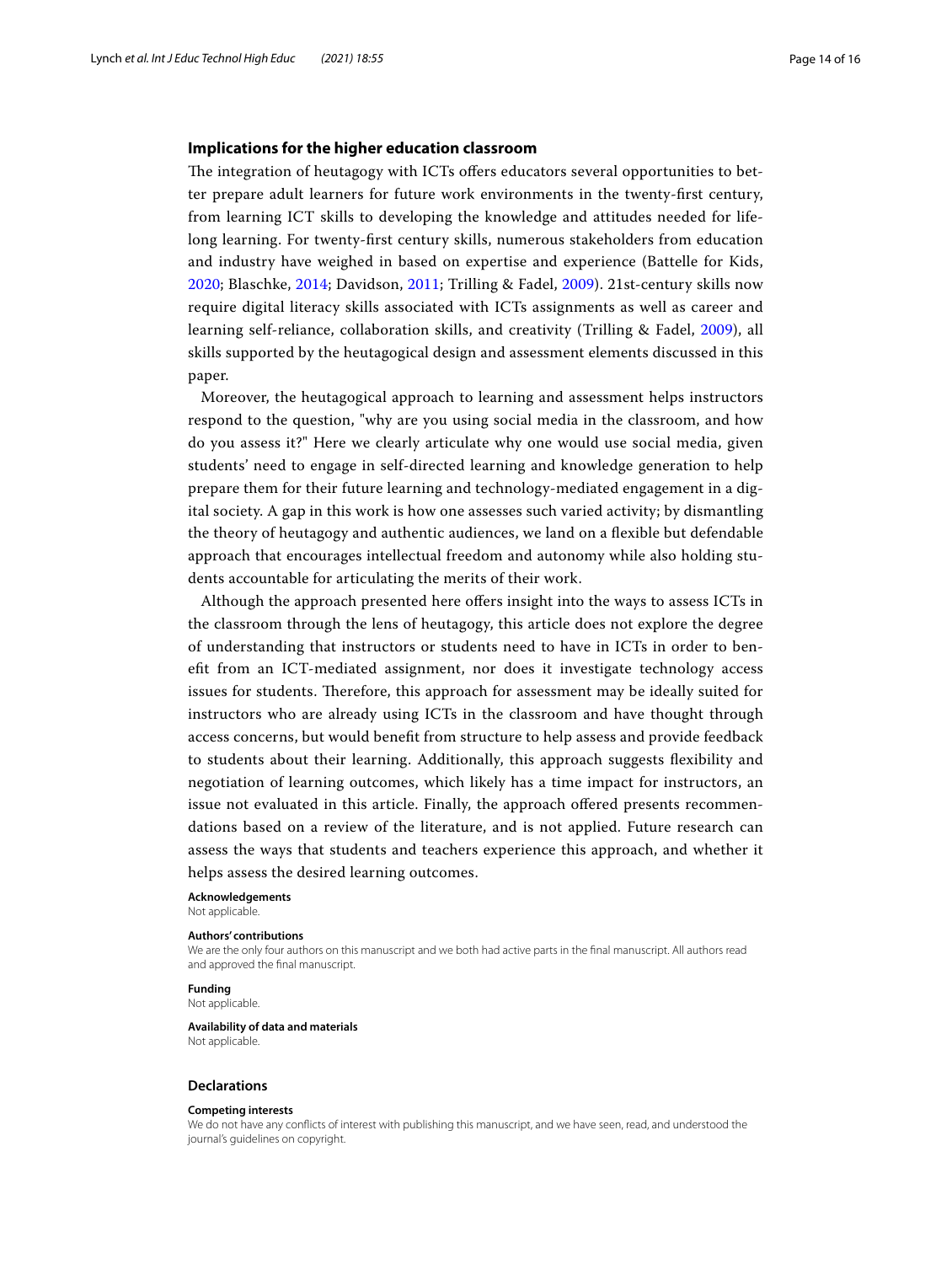#### **Author details**

<sup>1</sup> University at Buffalo School of Social Work, 685 Baldy Hall, Buffalo, NY 14260, USA. <sup>2</sup> Department of Social Work, University of Alabama at Birmingham, 3154 University Hall, 1402 10th Avenue South, Birmingham, AL 35294-1241, USA.

Received: 23 March 2021 Accepted: 28 July 2021 Published online: 18 October 2021

#### **References**

- Anderson, L. W., & Krathwohl, D. R. (2001). *A taxonomy for learning, teaching, and assessing: A revision of Bloom's taxonomy of educational objectives*. Longman.
- Anderson, T., & Dron, J. (2011). Three generations of distance education pedagogy. *International Review of Research in Open and Distributed Learning, 12*(3), 80–97. [https://doi.org/10.19173/irrodl.v12i3.890.](https://doi.org/10.19173/irrodl.v12i3.890)
- Armstrong, G. R., Tucker, J. M., & Massad, V. J. (2009). Achieving learning goals with student-created podcasts. *Decision Sciences Journal of Innovative Education, 7*(1), 149–154.
- <span id="page-14-21"></span>Association of American Colleges and Universities. (2010). VALUE Rubric. Association of American Colleges and Universities. <https://www.aacu.org/value/rubrics>.
- <span id="page-14-9"></span>Bao, W. (2020). COVID-19 and online teaching in higher education: A case study of Peking University. *Human Behavior and Emerging Technologies, 2*(2), 113–115. [https://doi.org/10.1002/hbe2.191.](https://doi.org/10.1002/hbe2.191)
- <span id="page-14-20"></span>Barber, W., King, S., & Buchanan, S. (2015). Problem-based learning and authentic assessment in digital pedagogy: Embracing the role of collaborative communities. *Electronic Journal of E-Learning, 13*(2), 59–67.
- <span id="page-14-22"></span>Battelle for Kids. (2020). Making 21st century education a reality for every student, a conversation & action guide for 21st century education systems (pp. 1–8). [http://static.battelleforkids.org/documents/bfk/Making-2st-Century-a-Reality](http://static.battelleforkids.org/documents/bfk/Making-2st-Century-a-Reality-for-Every-Student-Conversation-and-Action%20Guide.pdf)[for-Every-Student-Conversation-and-Action%20Guide.pdf](http://static.battelleforkids.org/documents/bfk/Making-2st-Century-a-Reality-for-Every-Student-Conversation-and-Action%20Guide.pdf).
- <span id="page-14-15"></span>Bhoyrub, J., Hurley, J., Neilson, G. R., Ramsay, M., & Smith, M. (2010). Heutagogy: An alternative practice-based learning approach. *Nurse Education in Practice, 10*(6), 322–326.<https://doi.org/10.1016/j.nepr.2010.05.001>.
- <span id="page-14-12"></span>Blaschke, L. M. (2012). Heutagogy and lifelong learning: A review of heutagogical practice and self-determined learning. *The International Review of Research in Open and Distributed Learning, 13*(1), 56–71. [https://doi.org/10.19173/irrodl.](https://doi.org/10.19173/irrodl.v13i1.1076) [v13i1.1076.](https://doi.org/10.19173/irrodl.v13i1.1076)
- <span id="page-14-16"></span>Blaschke, L. M. (2014). Using social media to engage and develop the online learner in self-determined learning. *Research in Learning Technology*. <https://doi.org/10.3402/rlt.v22.21635>.
- <span id="page-14-11"></span>Blaschke, L. M., & Hase, S. (2019). Heutagogy and digital media networks: Setting students on the path to lifelong learning. *Pacifc Journal of Technology Enhanced Learning, 1*(1), 1–14.
- <span id="page-14-7"></span>Budd, J., Miller, B. S., Manning, E. M., Lampos, V., Zhuang, M., Edelstein, M., Rees, G., Emery, V. C., Stevens, M. M., Keegan, N., Short, M. J., Pillay, D., Manley, E., Cox, I. J., Heymann, D., Johnson, A. M., & McKendry, R. A. (2020). Digital technologies in the public-health response to COVID-19. *Nature Medicine, 26*(8), 1183–1192. [https://doi.org/10.1038/](https://doi.org/10.1038/s41591-020-1011-4) [s41591-020-1011-4.](https://doi.org/10.1038/s41591-020-1011-4)

<span id="page-14-19"></span><span id="page-14-6"></span>Candy, P. C. (2004). *Linking thinking: Self-directed learning in the digital age*. Department of Education, Science and Training. Carolan, C., Davies, C. L., Crookes, P., McGhee, S., & Roxburgh, M. (2020). COVID 19: Disruptive impacts and transformative

- opportunities in undergraduate nurse education. *Nurse Education in Practice, 46*, 102807. [https://doi.org/10.1016/j.](https://doi.org/10.1016/j.nepr.2020.102807) [nepr.2020.102807](https://doi.org/10.1016/j.nepr.2020.102807)
- <span id="page-14-2"></span>Cochrane, T., & Antonczak, L. (2013). Post web 2.0 media: Mobile social media. *2013*(3), 2. [https://doi.org/10.5339/qproc.](https://doi.org/10.5339/qproc.2013.mlearn.2) [2013.mlearn.2.](https://doi.org/10.5339/qproc.2013.mlearn.2)

<span id="page-14-23"></span>Davidson, E. J. (2011). 'Hey professor, why are you teaching this class?' Refections on the relevance of IS research for

- <span id="page-14-18"></span>undergraduate students. *European Journal of Information Systems, 20*(2), 133–138. <https://doi.org/10.1057/ejis.2011.1>. Davis, K. (2015). Teachers' perceptions of Twitter for professional development. *Disability and Rehabilitation, 37*(17), 1551–1558.
- <span id="page-14-4"></span>Dennis, M. J. (2020). Consider higher education opportunities after COVID-19. *Enrollment Management Report, 24*(5), 1–5. <https://doi.org/10.1002/emt.30681>.
- <span id="page-14-5"></span>Eltayar, A. N., Eldesoky, N. I., Khalifa, H., & Rashed, S. (2020). Online faculty development using cognitive apprenticeship in response to COVID-19. *Medical Education, 54*(7), 665–666. [https://doi.org/10.1111/medu.14190.](https://doi.org/10.1111/medu.14190)
- <span id="page-14-13"></span>Frank, J. R., Mungroo, R., Ahmad, Y., Wang, M., Rossi, S. D., & Horsley, T. (2010). Toward a defnition of competency-based education in medicine: A systematic review of published defnitions. *Medical Teacher, 32*(8), 631–637. [https://doi.](https://doi.org/10.3109/0142159X.2010.500898) [org/10.3109/0142159X.2010.500898](https://doi.org/10.3109/0142159X.2010.500898).
- <span id="page-14-8"></span>Garfn, D. R. (2020). Technology as a coping tool during the coronavirus disease 2019 (COVID-19) pandemic: Implications and recommendations. *Stress and Health, 36*(4), 555–559.<https://doi.org/10.1002/smi.2975>.
- <span id="page-14-14"></span>Glassner, A., & Back, S. (2020). Introduction—heutagogy: What does it mean, and why it is needed. In A. Glassner & S. Back (Eds.), *Exploring heutagogy in higher education: Academia meets the zeitgeist* (pp. 1–8). Springer. [https://doi.org/10.](https://doi.org/10.1007/978-981-15-4144-5_1) [1007/978-981-15-4144-5\\_1.](https://doi.org/10.1007/978-981-15-4144-5_1)
- <span id="page-14-3"></span>Grosseck, G. (2009). To use or not to use web 2.0 in higher education? *Procedia - Social and Behavioral Sciences, 1*(1), 478–482. [https://doi.org/10.1016/j.sbspro.2009.01.087.](https://doi.org/10.1016/j.sbspro.2009.01.087)
- <span id="page-14-0"></span>Gulikers, J. T., Bastiaens, T. J., & Kirschner, P. A. (2004). A fve-dimensional framework for authentic assessment. *Educational Technology Research and Development, 52*(3), 67.
- <span id="page-14-17"></span><span id="page-14-10"></span>Gurukkal, R. (2020). Will Covid 19 turn higher education into another mode? *Higher Education for the Future, 7*(2), 89–96. Halsall, J. P., Powell, J. L., & Snowden, M. (2016). Determined learning approach: Implications of heutagogy society based learning. *Cogent Social Sciences, 2*(1), 1223904.<https://doi.org/10.1080/23311886.2016.1223904>.
- <span id="page-14-1"></span>Herrington, J., Reeves, T. C., & Oliver, R. (2014). Authentic learning environments. In J. M. Spector, M. D. Merrill, J. Elen, & M. J. Bishop (Eds.), *Handbook of research on educational communications and technology* (pp. 401–412). Springer New York. [https://doi.org/10.1007/978-1-4614-3185-5\\_32.](https://doi.org/10.1007/978-1-4614-3185-5_32)